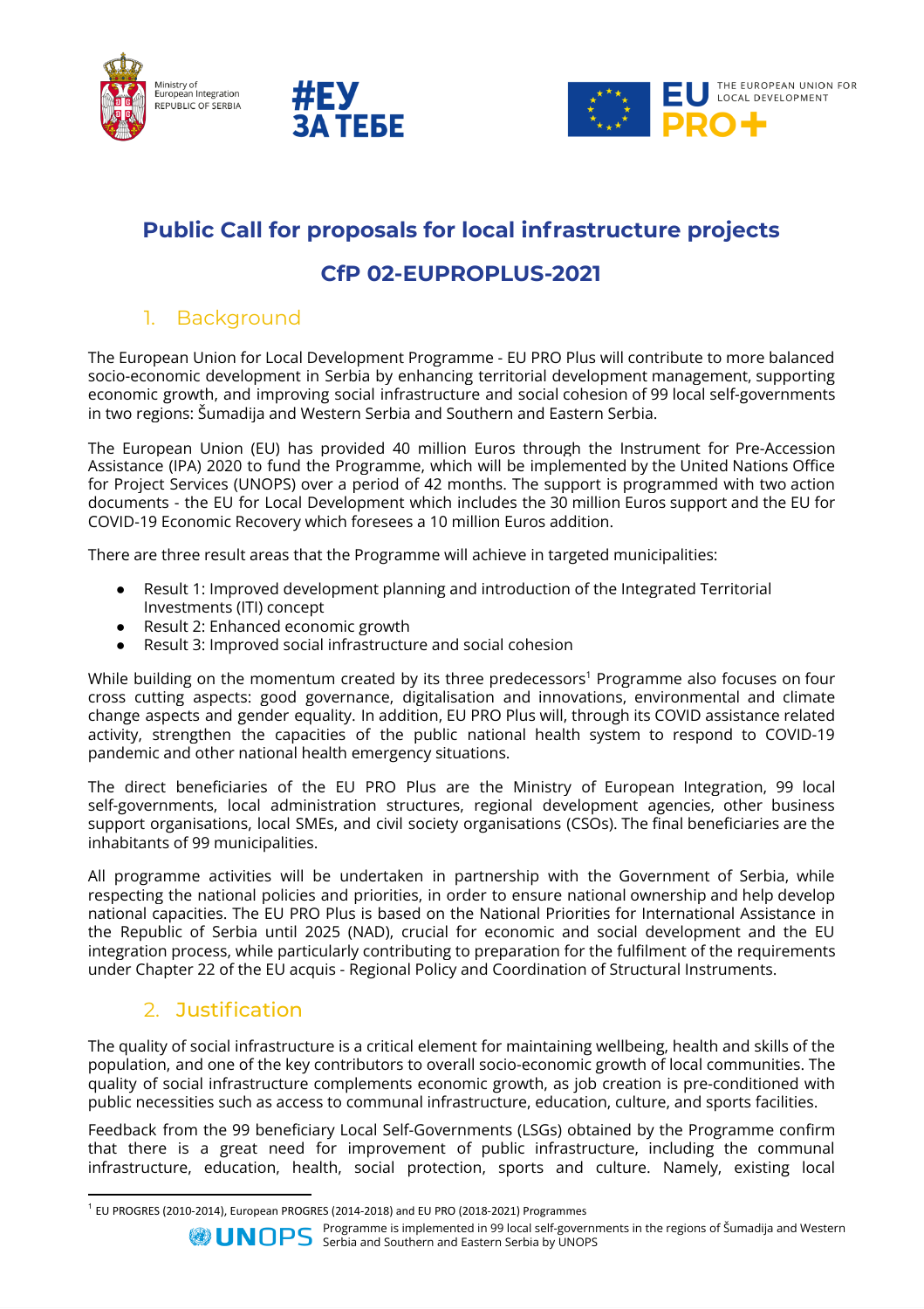**The Public Call for Proposals for Local Infrastructure Projects**



development plans of 66 municipalities identify 786 infrastructure projects, out of which 575 local infrastructure projects worth 278 million Euros are in the pipeline for implementation. Majority of the projects (181) reflect the need for improvement of communal services, followed by 96 projects for improvement of conditions in education sector, 52 for improvement of sport infrastructure, 25 for improvement of the health sector, 40 projects or environment improvement, 42 projects for improvement of conditions in culture, 73 for improvement of urban mobility and 18 for improvement of social protection services worth 12 million Euros. Several local self-governments expressed the interest for improved accessibility for desabled in all public institutions such as Prijepolje or for improvement of accessibility related to health institutions (Raška) or institutions for provision of social services (Lebane). Affected by the global COVID-19 pandemic, the needs for improvement of local infrastructure (especially relating to health and social services) is increasing, while the capacities of LSGs to implement these projects has decreased with lowered central transfers and reallocation of funds at all levels to emergency procurements of medical equipment and supplies.

When it comes to communal infrastructure, Šumadija and Western Serbia and Southern and Eastern Serbia regions have a lower connectivity ratio compared to Serbia's average and particularly compared to Belgrade and Vojvodina. The percentage of the total population connected to public water supply networks in 2013 reached 82%. Compared to Belgrade (92%) and Vojvodina (91%) who have the highest percentage, the connection percentage is lower in Šumadija and Western Serbia and Southern and Eastern Serbia Regions (71%).

The percentage of the population connected to the public sewerage system has kept growing and has reached 63% in 2018 (compared to 58% in 2013)<sup>2</sup>. According to the last available statistical data from 2013 the smallest percentage of connection to public sewerage (31 - 36%) is in the Šumadija and Western Serbia Region and Southern and Eastern Serbia Region, where the inhabitants are mostly connected to septic tanks, while the highest percentage (62 - 74%) is in the Belgrade Region. There has been some improvement in past years, and as an example of good practice is Surdulica, where the connection percentage had significant growth and increased from 43% in 2013 to 66% in 2015 mainly thanks to EU support<sup>3</sup>.

The current organised waste collection coverage is approx.  $60\%$ <sup>4</sup>. The smallest coverage is in the municipalities of Southern Serbia (20-25%), while in Belgrade this percentage is far above the average (80 - 90%). According to the Water Management Strategy in the Republic of Serbia, it is necessary to build over 300 wastewater treatment plants with a total capacity of about 5.5 million equivalent inhabitants to meet the EU regulation requirements. To date, only about 40 plants have been built in Serbia, while only slightly more than half are in operation with as many as acceptable effects. Existing plants serve 600,000 inhabitants which is less than 10% of inhabitants.

Aiming at a more balanced socio-economic development of Serbia, this activity will also contribute to the 2030 Agenda for Sustainable Development, adopted by all United Nations Member States in 2015. In particular, the activity will contribute to SDG 3 ensure good health and well being, SDG 4 ensure inclusive and equitable quality education, SDG 5 achieve gender equality, SDG 6 ensure availability and sustainable management of water and sanitation for all, SDG 7 Ensure access to affordable, reliable, sustainable and modern energy for all, SDG9 Build resilient infrastructure, promote inclusive and sustainable industrialization and foster innovation, SDG 10 reduce inequality within and among countries, SDG 11 make cities and human settlements inclusive, safe, resilient and sustainable SDG 12 ensure sustainable consumption and SDG 13 take urgent action to combat climate change and its impact.

<sup>2</sup> Statistical Office of the Republic of Serbia - Ecco [Bulletin](https://publikacije.stat.gov.rs/G2019/Pdf/G20195651.pdf) 2018

<sup>&</sup>lt;sup>3</sup> Reports on regional spatial plans in the region of [Šumadija](https://www.mgsi.gov.rs/sites/default/files/Izvestaj%20o%20ostvarivanju%20RPP%20na%20podrucju%20Regiona%20Juzne%20i%20Istocne%20Srbije%20za%202016.%20godinu.pdf%20,) and Western Serbia and the region of Southern and [Eastern](https://www.mgsi.gov.rs/sites/default/files/Izvestaj%20o%20ostvarivanju%20RPP%20na%20podrucju%20Regiona%20Sumadije%20i%20Zapadne%20Srbije%20za%202016.%20godinu.pdf) Serbia for [2016,](https://www.mgsi.gov.rs/sites/default/files/Izvestaj%20o%20ostvarivanju%20RPP%20na%20podrucju%20Regiona%20Sumadije%20i%20Zapadne%20Srbije%20za%202016.%20godinu.pdf) IAUS

<sup>4</sup> Waste [Management](https://www.ekologija.gov.rs/dokumenti/) Strategy for the period 2010-2019. The Official Gazette of the Republic of Serbia, 29/10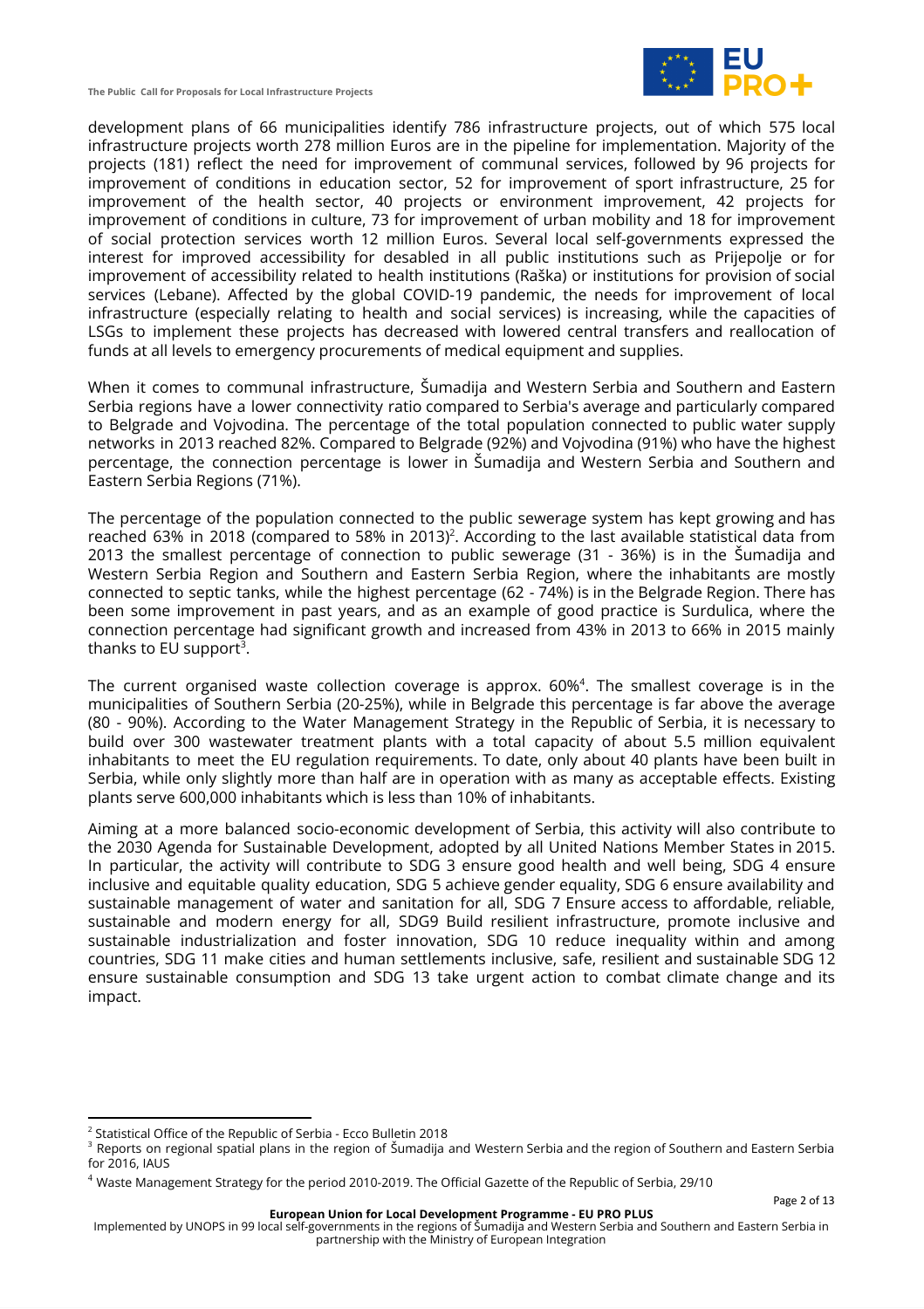**The Public Call for Proposals for Local Infrastructure Projects**



## 3. Objectives

**Overall objective:** To enhance quality of life and well being of the wider population with the consideration of the vulnerable groups and to contribute socio economic COVID 19 recovery efforts in the municipalities in the Regions of Šumadija and Western Serbia and Southern and Eastern Serbia $^{\rm 5}$ 

**Specific objective:** Improved public services through infrastructure projects, while strengthening capacities of local self-governments to manage infrastructure projects of bilateral donors.

## 4. Scope

The Call for Proposals is open for projects aiming to improve the quality of public infrastructure and contribute to better living conditions in the following sectors: (1) Health; (2) Social protection; (3) Education; (4) Sport; (5) Culture; (6) Public Administration and (7) Communal Services. The Call focuses on construction or reconstruction of public buildings in the aforementioned sectors.

The improved public infrastructure should contribute to enhancement of quality of existing public services or expansion of existing services and must provide benefits to the wider community in one or more LSGs within the Programme area of responsibility<sup>6</sup>. The proposed projects should target reconstruction of public infrastructure which would enhance their functionality or construction of the lacking public infrastructure.

The types of interventions supported through this Call include the following:

- **Activities contributing to enhancement of energy efficiency in public buildings**. These may include replacement of joinery, improvement of facades, improvement of heating and electrical systems, or similar.
- **● Activities contributing to enhanced accessibility of public infrastructure.** These may include provision of access for physically impaired persons or improved access to facilities for a wider population (i.e. enhancement of vertical communication in buildings, or similar). It may also relate to construction or reconstruction of access routes leading to a public infrastructure facility or provision of access to public buildings which would reduce contact (i.e. installation of sliding doors, or reconstruction of entrances which would allow for triage in the time of pandemics).
- **● Activities contributing to protection of the environment.** These may include improvement of solid waste management, wastewater treatment, activities contributing to reduction of pollution, or similar.
- **● Activities contributing to improvement of urban mobility.** These may include reconstruction of recreational areas, public parks, walking and cycling paths, public squares, construction or reconstruction of inclusive public spaces, and similar.
- **● Activities enabling expansion of the scope of public services or expansion of outreach of already existing public services.** These may include construction of communal infrastructure in areas where it was not previously available, or construction of new facilities which would enable provision of public services, and similar.

Only projects with available technical documentation and building permit (or approval for works where applicable) will be considered for support under this Call. The Call also foresees limited funding for equipping the target public infrastructure, so procurement of equipment which will contribute to objectives of the project can be planned within the given budget thresholds.

Page 3 of 13

 $5$  The list of LSGs included in these regions is provided in the Annex I

<sup>&</sup>lt;sup>6</sup> The list of LSGs included in these regions is provided in the Annex I

**European Union for Local Development Programme - EU PRO PLUS**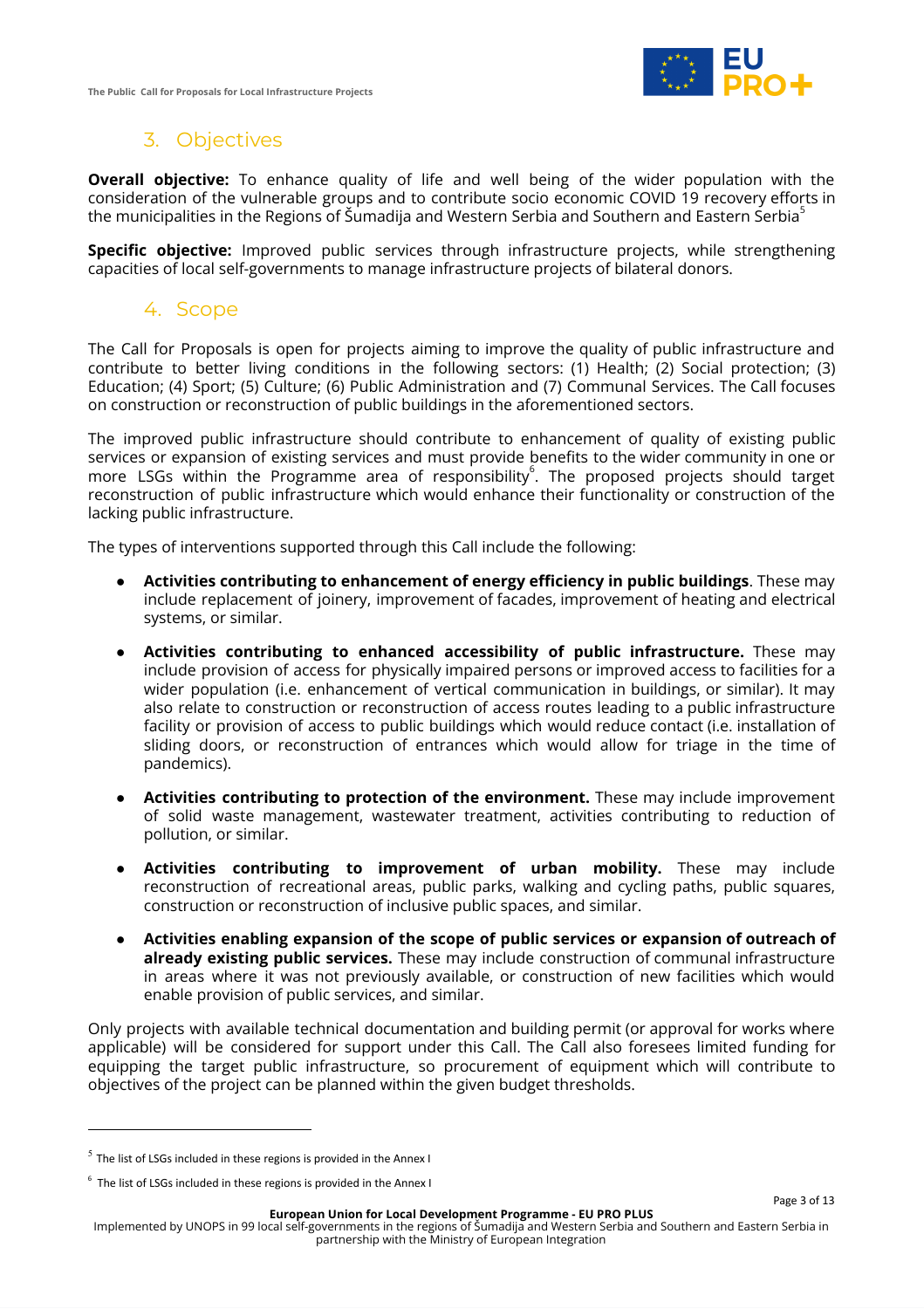**The Public Call for Proposals for Local Infrastructure Projects**



The proposed projects should also include soft activities which would contribute to enhancement of sustainability of the project. These activities may include development of acts and regulation which would contribute to enhancement of good governance principles of accountability/rule of law, transparency, participation, non-discrimination and equality, and efficiency and effectiveness<sup>7</sup>. These activities may be implemented by the beneficiary LSG, through engagement of a service provider or in partnership with a civil society organisation (CSO).

The project proposals should also demonstrate the ability to address gender equality issues by targeting men and women equally in the project activities and by envisaging gender sensitive activities where appropriate and feasible considering the scope of the Call and of the proposed intervention.

In line with the territorial development principles, the Call will promote an inclusive, multi-sectoral, territorial, sustainable and integrated approach, underpinned by the active involvement of citizens. This may be achieved through the following interventions:

- Establishment of functional partnerships with different actors (i.e. civil society organisations, other local self-governments, etc.) which would contribute to enhanced impact of the project or enhancement of project sustainability;
- Application of multi-sectoral approach such as activities targeting multifunctional facilities, or combination of several types of interventions (i.e. enhancement of energy efficiency alongside improvement of accessibility);
- Implementation of projects which are a part of a larger action which foresees integration of different funding sources;
- Implementation of projects which are inter-municipal in nature, affecting individuals or groups from multiple municipalities;
- $\bullet$  Implementation of projects with clear contribution to objectives of the sectoral strategies and/or regional strategies<sup>9</sup>, and/or contribution to priority areas identified in the [National](https://www.pravno-informacioni-sistem.rs/SlGlasnikPortal/eli/rep/sgrs/vlada/strategija/2019/47/1/reg) Strategy for Sustainable Urban [Development](https://www.pravno-informacioni-sistem.rs/SlGlasnikPortal/eli/rep/sgrs/vlada/strategija/2019/47/1/reg) until 2030

## 5. Location

The proposed project must refer **exclusively to one or more of 99 municipalities/cities in** the regions of **Šumadija and Western Serbia and Southern and Eastern Serbia** included in the EU PRO Plus Programme<sup>10</sup>.

Strategy for Implementing the Convention on Access to Information, Public Participation in [Decision-making](https://www.pravno-informacioni-sistem.rs/SlGlasnikPortal/eli/rep/sgrs/vlada/strategija/2011/103/1/reg) and Access to Justice in Environmental Matters – The Aarhus [Convention,](https://www.pravno-informacioni-sistem.rs/SlGlasnikPortal/eli/rep/sgrs/vlada/strategija/2011/103/1/reg) National Environment [Approximation](https://www.pravno-informacioni-sistem.rs/SlGlasnikPortal/eli/rep/sgrs/vlada/strategija/2011/80/1/reg) Strategy for the Republic of Serbia ("Official Gazette of RS", no. 80/11), National Strategy for Protection and Rescue in [Emergency](http://www.caruk.rs/wp-content/uploads/Nacionalna_strategija_zastite_i_spasavanja_u_vanrednim_situacijama_lat1.pdf) situations ("Official Gazette of RS", no. 86/11), [Biodiversity](https://www.pravno-informacioni-sistem.rs/SlGlasnikPortal/eli/rep/sgrs/vlada/strategija/2011/13/1/reg) Strategy of the Republic of

Strategy on [introduction](https://www.pravno-informacioni-sistem.rs/SlGlasnikPortal/eli/rep/sgrs/vlada/strategija/2009/17/2/reg) of cleaner production in the Republic of Serbia ("Official Gazette of RS", no.j 17/09), National Programme for [environment](https://www.zzps.rs/wp/pdf/Nacionalni_program_zastite_%20zs.pdf) [protection](https://www.zzps.rs/wp/pdf/Nacionalni_program_zastite_%20zs.pdf) ("Official Gazette of RS",no. 12/10), Public Health Strategy in the [Republic](http://www.pravno-informacioni-sistem.rs/SlGlasnikPortal/eli/rep/sgrs/vlada/strategija/2018/61/1/reg) of 2018 – 2026, [Education](http://www.pravno-informacioni-sistem.rs/SlGlasnikPortal/eli/rep/sgrs/vlada/strategija/2021/63/1/reg) Strategy until 2030,

guidelines and examples that facilitate completion of this section are available in the Application Form as well as in the Making Good [Governance](http://www.euprogres.org/dokumenti/en/8_46_Making_Good_Governance_Tangible.pdf) [Tangible](http://www.euprogres.org/dokumenti/en/8_46_Making_Good_Governance_Tangible.pdf) publication

<sup>&</sup>lt;sup>8</sup> Sectoral Strategies may include: National Strategy for [Sustainable](http://www.pravno-informacioni-sistem.rs/SlGlasnikPortal/eli/rep/sgrs/vlada/strategija/2012/33/1/reg) Use of Natural Resources and Goods,

Waste [Management](https://www.pravno-informacioni-sistem.rs/SlGlasnikPortal/reg/viewAct/011043b3-7cee-4488-ba2c-e95f95271713) Strategy for the period 2010-2019, Energy [development](https://www.pravno-informacioni-sistem.rs/SlGlasnikPortal/eli/rep/sgrs/skupstina/ostalo/2015/101/1/r) Strategy in the Republic of Serbia until 2025 with indications until [2030,](https://www.pravno-informacioni-sistem.rs/SlGlasnikPortal/eli/rep/sgrs/skupstina/ostalo/2015/101/1/r) Strategy for Agriculture and Rural [development](https://www.pravno-informacioni-sistem.rs/SlGlasnikPortal/eli/rep/sgrs/vlada/strategija/2014/85/1) of the Republic of Serbia for the period 2014-2024, [National](https://www.mgsi.gov.rs/sites/default/files/NACIONALNA%20STRATEGIJA%20SOCIJALNOG%20STANOVANJA_0.pdf) Strategy on Social Housing,

Serbia for the period from 2011 until 2018 [\("Official](https://www.pravno-informacioni-sistem.rs/SlGlasnikPortal/eli/rep/sgrs/vlada/strategija/2011/13/1/reg) Gazette of RS", no. 13/11), National Strategy on [Inclusion](https://www.pravno-informacioni-sistem.rs/SlGlasnikPortal/eli/rep/sgrs/vlada/strategija/2010/8/1) of the Republic of Serbia into Clean Development Mechanism of the Kyoto Protocol for the Waste [Management](https://www.pravno-informacioni-sistem.rs/SlGlasnikPortal/eli/rep/sgrs/vlada/strategija/2010/8/1) Sectors, Agriculture and Forestry ("Official Gazette of RS",,no. 8/10),

[National](http://www.pravno-informacioni-sistem.rs/SlGlasnikPortal/eli/rep/sgrs/vlada/strategija/2015/22/1/reg) Youth Strategy for the period from 2015 until 2025, Strategy for the [improvement](http://www.pravno-informacioni-sistem.rs/SlGlasnikPortal/eli/rep/sgrs/vlada/strategija/2020/44/1/reg) of the position of persons with disabilities in the [Republic](http://www.pravno-informacioni-sistem.rs/SlGlasnikPortal/eli/rep/sgrs/vlada/strategija/2020/44/1/reg) of Serbia in the period from 2020 to 2024, Strategy for social [inclusion](http://www.pravno-informacioni-sistem.rs/SlGlasnikPortal/eli/rep/sgrs/vlada/strategija/2016/26/1/reg) of Roma in the Republic of Serbia in the period from 2016 until 2025

<sup>&</sup>lt;sup>9</sup> Regional Spatial Plan, Spatial Plan of Special Purpose Areas, RDP for Šumadija and Pomoravlje District, RDP for Jablanica and Pčinja District, RDP for Nišava, Toplica and Pirot District, RDP for Braničevo and Podunavlje District, RDP for Bor and Zaječar District

 $10$  The list of 99 Programme municipalities/cities is provided in Annex I to the Call

Implemented by UNOPS in 99 local self-governments in the regions of Šumadija and Western Serbia and Southern and Eastern Serbia in partnership with the Ministry of European Integration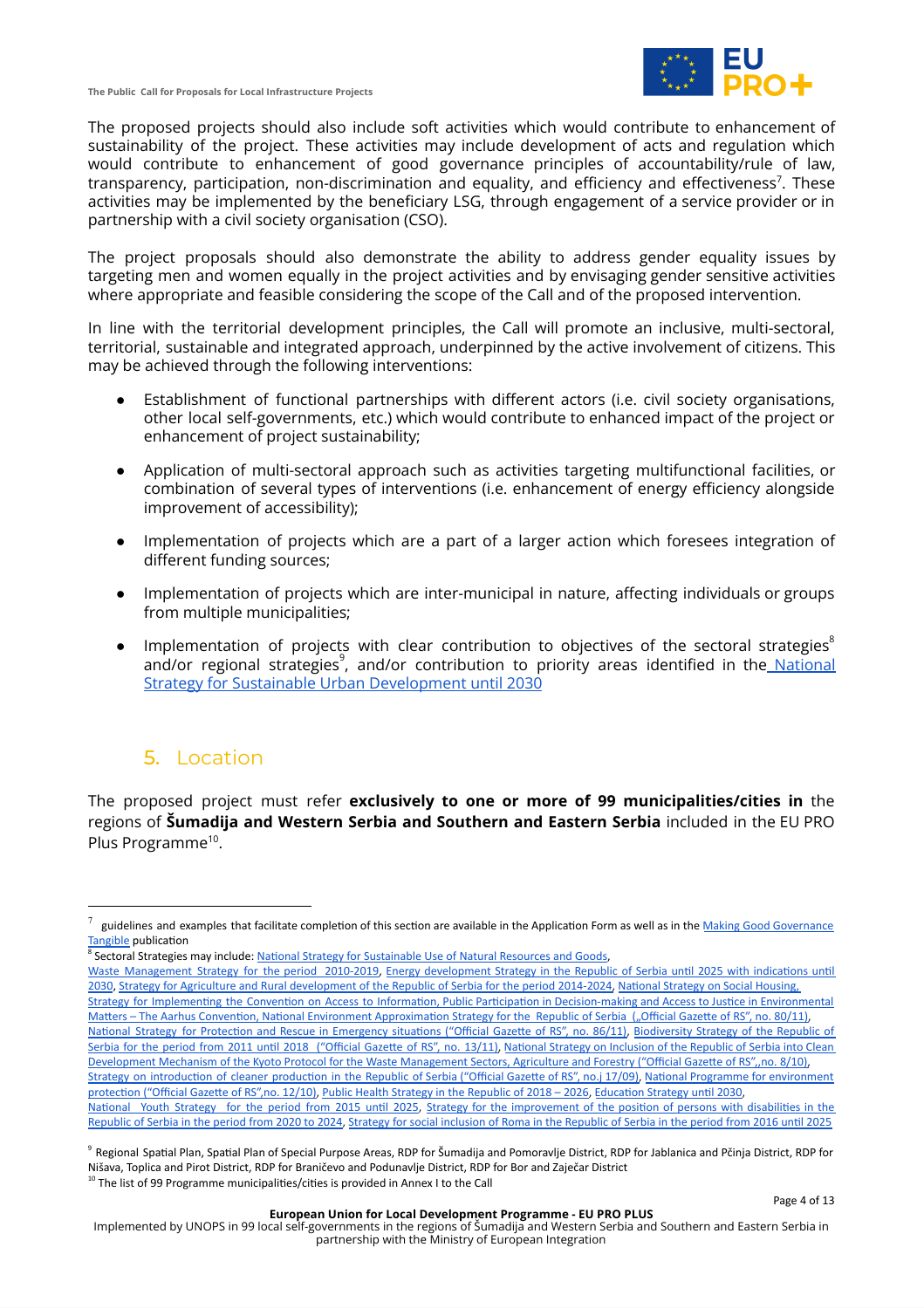

## 6. Financial Allocation and Cost Share Distribution

The indicative overall amount available under this Call for Proposals is 3,420,000 Euros (4,000,000 USD) The EU PRO Plus Programme reserves the right **not to award** all available funds.

### **Minimum and Maximum Grant Award<sup>11</sup>:**

Minimum – 50,000 USD (42,735 Euros),

Maximum – 200,000 USD (170,940 Euros)

### **Applicant's cost share**

The minimum amount of co-funding is 15 percent of the total eligible costs of the action. These contributions **must be financed** from sources other than the European Union and they need to be registered in the budget.

The maximum amount of co-funding is not limited, and this Call encourages applications to be funded through multiple funding sources.

In-kind contributions are not eligible costs and cannot be considered as the Applicant's cost share.

### **Value Added Tax (VAT)**

Expenses planned to be funded from EU PRO Plus funds presented in the budget must NOT include VAT.

### **Eligibility of costs that can be included**

Only eligible costs can be covered by the project. The eligible costs must be based on actual costs incurred by the Beneficiary(ies) presented in the form of:

- **unit costs:** covering all or certain specific categories of eligible costs which are clearly identified in advance by reference to an amount per unit and/or
- **lump sums:** covering in global terms all or certain specific categories of eligible costs which are clearly identified in advance.

To be eligible under the Call for Proposals, costs must refer only to activities specified in Section 4. Scope.

The following costs are not eligible:

- debts and debt service charges (interest);
- provisions for losses or potential future liabilities;
- costs declared by the Beneficiary(ies) and financed by another project or founding source;
- purchases of land;
- currency exchange losses;
- credit to third parties.

### **Budget Thresholds**

Costs relating to procurement of equipment should not exceed 50% of the EU contribution for projects targeting health and social services infrastructure or 30% for all other projects.

### **Financial implementation**

 $11$  Budgeting and contracting shall be conducted in USD and the funds will be transferred to selected beneficiaries in RSD

**European Union for Local Development Programme - EU PRO PLUS**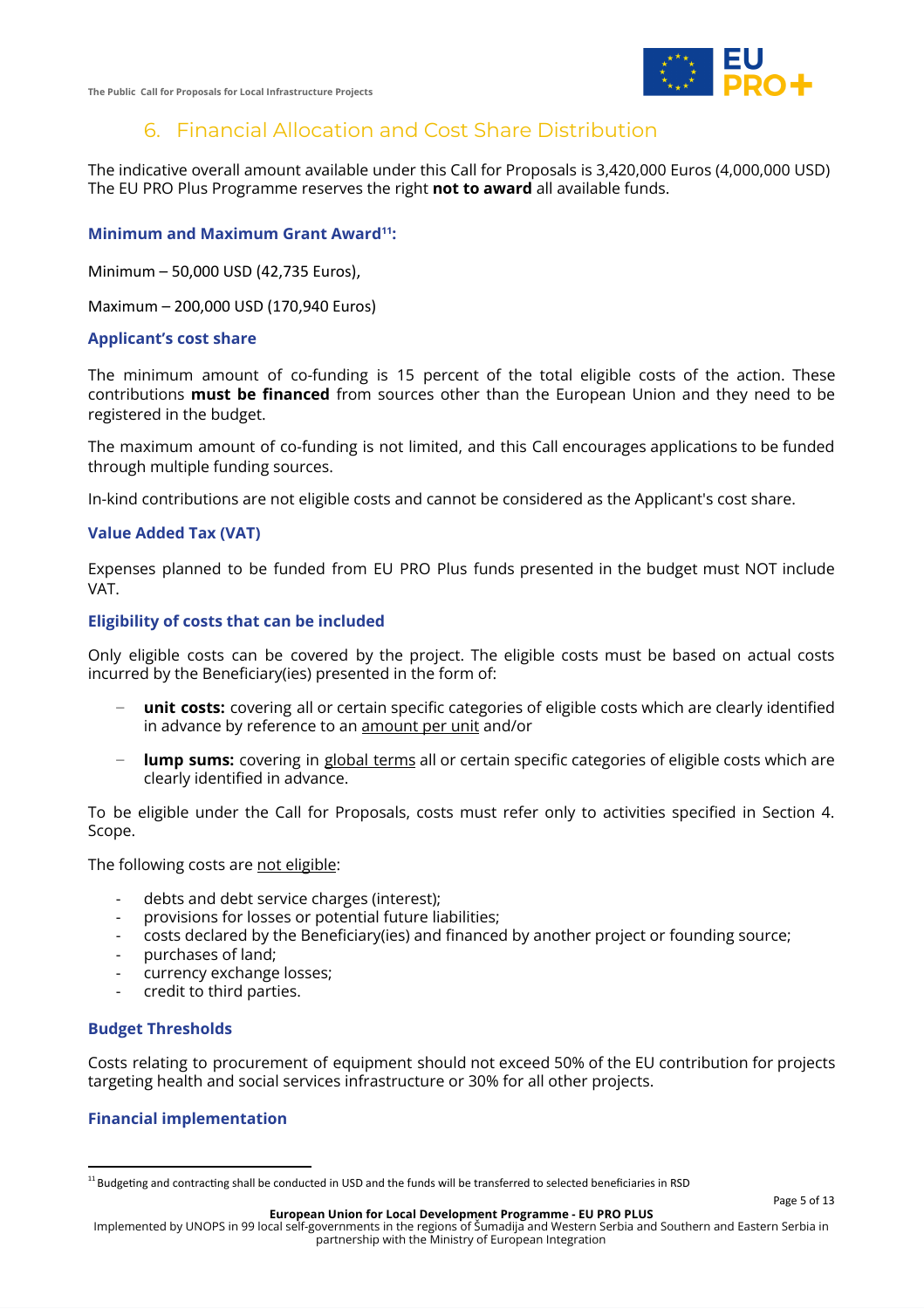

The beneficiary LSGs will be required to open a separate sub-account for implementation of the awarded project. The cost share contribution must be paid within the period of 90 days after signing of the Grant Support Agreement.

## 7. Duration

The planned duration of an action may not **exceed 18 months** from the signing of the Grant Support Agreement. This includes initiation of activities, tendering, contracting for services/works/goods, implementation of services/works, handover of works/goods, where applicable and acceptance of the final report.

## 8. Visibility

The Applicants must take all steps prescribed in the <u>EU PRO Plus [Communication](https://docs.google.com/document/d/1rAQaRT6cTs4FBnPnupe_BaLkrRUMJU_NWjSjmB-X54k/edit?usp=sharing) Guidelines</u>  $^{12}$  to promote the European Union (EU) financial contribution to the Action.

The Applicants are obliged to undertake steps prescribed by the Programme to promote the European Union (EU) financial contribution to the Action.

Namely, each project **will be required** to develop a video material (up to five minutes long) of the project according to template scenarios provided by the Programme. The material should contain video footage of before, during and after the intervention as well as statements by municipal leaders, direct and final beneficiaries. A good practice example will be provided to the grant recipients at the beginning of the project.

Visibility activities also extend to clear visual identification of the action at site during and after the intervention as per the EU Visibility Guide in Serbia (pg. 17). $^{13}$  After completion of the project, the standing project board provided by the Programme is required to be placed in a visible place next to the completed object while a project plaque should be placed in a most visible place at the entrance of the object.

The visibility activities also include but are not limited to partaking in various media activities and events including activities designed to raise the awareness of specific or general audiences of the overall EU support to Serbia including on-camera and other media interviews, participation in high level events and relevant on-line and in person surveys on Programme related topics.

In case additional visibility activities are suggested by the project, these have to be agreed with and approved by the EU PRO Plus Communication team.

In all visibility activities, successful applicants must at all times comply with the objectives and priorities and guarantee the visibility of the EU financing.

# 9. General Eligibility Criteria

The eligible applicants include 99 local self-governments in the two regions: Šumadija and Western Serbia and Southern and Eastern Serbia included in the EU PRO Plus. Key beneficiaries of the activity include local administrations and public institutions providing services to citizens.

In order to be eligible to apply for funding, the applicant must:

be a local self-government unit (city or a municipality). City municipalities cannot be the applicants,

**European Union for Local Development Programme - EU PRO PLUS**

 $12$  Developed in compliance with the European Commission Manual for [Communication](https://ec.europa.eu/international-partnerships/system/files/communication-visibility-requirements-2018_en.pdf) and Visibility in EU-financed external actions as well as Visibility [Guidelines](https://europa.rs/wp-content/uploads/2019/09/Visibility-Guidelines-for-EU-funded-projects-in-Serbia.pdf) for EU funded projects in Serbia

<sup>13</sup> http://europa.rs/euzatebe-logo-and-visuals/?lang=en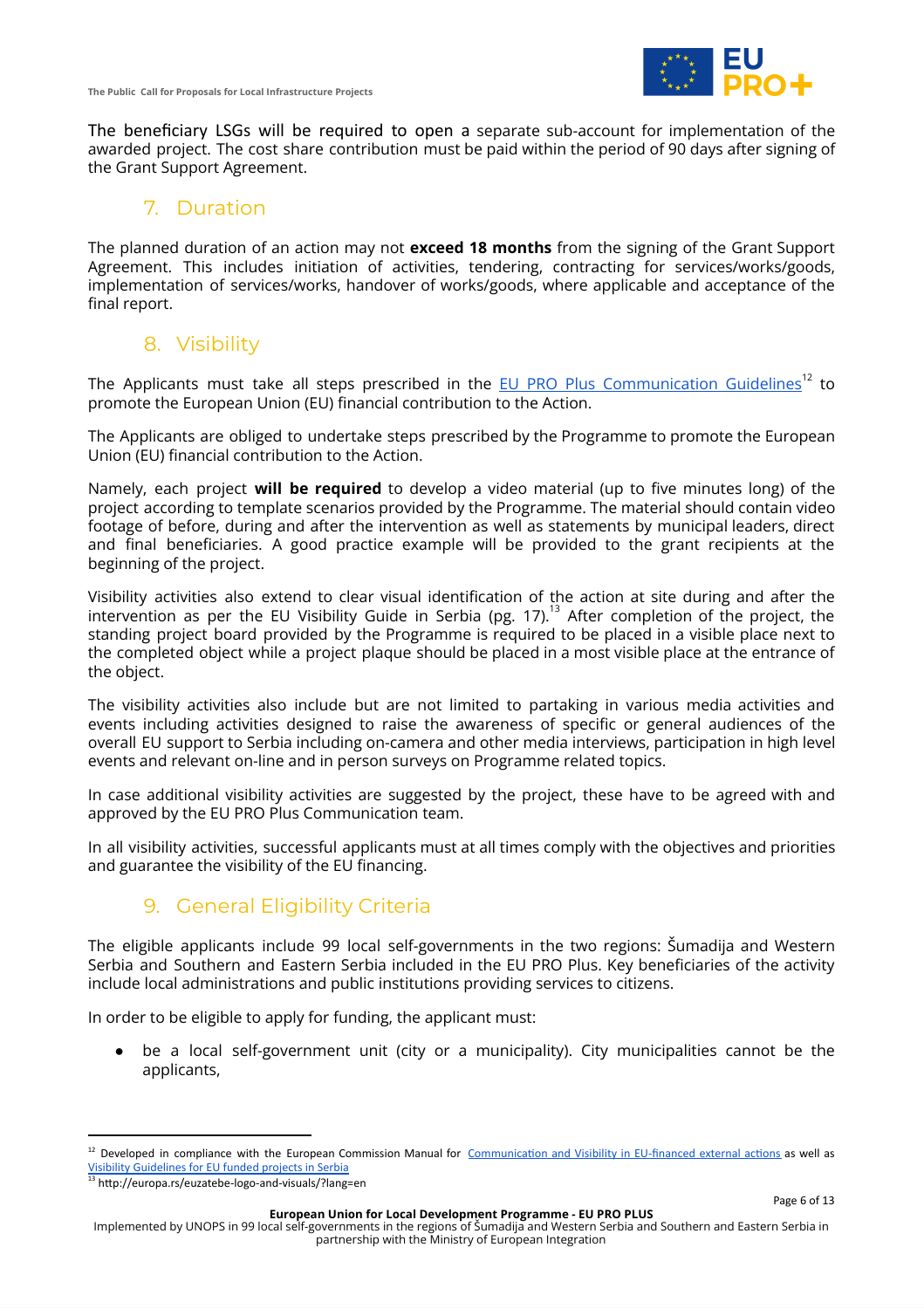

Page 7 of 13

- be directly responsible for the preparation and management of the project alone or with the co-applicant(s) not acting as an intermediary
- demonstrate readiness to design and implement the activities that would improve the services linked to the subject of the infrastructure project, i.e. if one is deemed relevant and pertinent by the Programme, and provide written endorsement for its participation in the process.

Applicants may apply for funding of construction or reconstruction of infrastructure which are in public ownership.

If awarded the Grant Contract, the applicant will become the Beneficiary and the main interlocutor of the Programme. It represents and acts on behalf of any other co-beneficiary (if any) and coordinates the design and implementation of the Action.

#### **Partnerships**

Applicants may act with partner organizations as specified hereafter.

A partnership exists where one (1) municipality comes together with one or more public companies/institutions, or one or more other municipalities to form a project consortium.

The participation of other types of organisations as Partners, such as Regional Development Agencies, Higher Education Institutes (HEI), business support organisations, tourist organisations, Research Centres and Institutes, Civil Society Organisations, Cooperatives, educational and training institutions, and profit-making institutions (provided that actions in the project are not profit making for them) are also eligible.

### **Verification of Eligibility of Applicants**

The Declaration by the applicant (Annex E) will be cross-checked with the supporting documents provided by the applicant. Any missing supporting document or any incoherence between the Declaration by the applicant and the supporting documents may lead to the rejection of the application on that sole basis.

The Programme reserves the right to conduct other forms of verification including site visits. If the budget check shows the discrepancies, the Programme reserves the right to request an adjustment of the budget in line with the propositions of the Call and the submitted proposal.

#### **Number of applications and grants per applicant**

In case a Local Self-Government (LSG) applies for projects targeting health and/or social protection sectors, the same LSG may submit two project proposals targeting these or other sectors. In case a LSG does not apply for projects targeting health and/or social protection sectors, only one application may be accepted.

### 10. Evaluation Criteria

The quality of the applications, including the proposed budget and capacity of the applicants, will be assessed by the Evaluation Committee by using the evaluation criteria as presented in the Evaluation Grid table below. The Evaluation Committee is submitting the evaluation results to the Programme Steering Committee, which provides final approval of the results.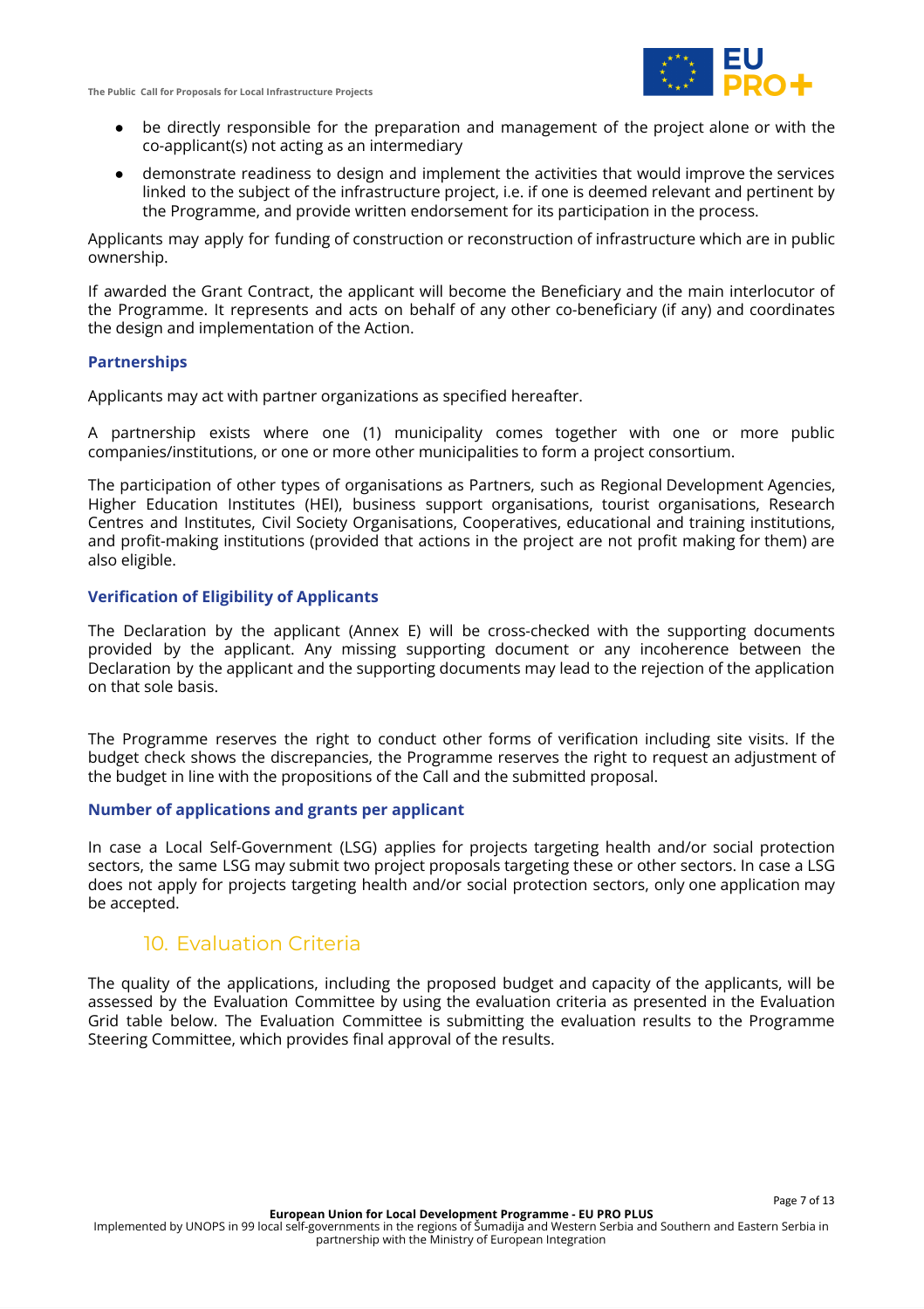

Page 8 of 13

### **Evaluation Grid**

| <b>Section</b>                                                                                    | <b>Evaluation Criteria</b>                                                                                                                                                                                                                                                                                                                                   | <b>Max</b><br>score |
|---------------------------------------------------------------------------------------------------|--------------------------------------------------------------------------------------------------------------------------------------------------------------------------------------------------------------------------------------------------------------------------------------------------------------------------------------------------------------|---------------------|
| 1                                                                                                 | 1.1 Relevant experience of the applicant<br>Does the applicant have the necessary experience in implementation of<br>donor funded projects?<br>Does the applicant have the necessary experience related to implementation<br>of infrastructure projects?<br>Does the applicant have the necessary experience in capturing and<br>evaluating project results? |                     |
| <b>Operational</b><br>Capacity<br>(15)                                                            | 1.2 Technical capacity of the applicant<br>Does the applicant have sufficient technical expertise needed to implement<br>the proposed project (i.e. relevant units and departments)?<br>Do the proposed members of the grant management team have the<br>appropriate backgrounds to manage implementation of the proposed<br>activities?                     | 5                   |
|                                                                                                   | 1.3 Availability of in-house expertise<br>Are the qualified members of the proposed grant management team<br>available in-house or do they need to be outsourced?                                                                                                                                                                                            | 5                   |
|                                                                                                   | 2.1 Relevance in relation to the objectives of the Call<br>Is the proposal relevant in relation to the objectives of the Call for Proposals?<br>(eliminatory question)                                                                                                                                                                                       | N/A                 |
|                                                                                                   | 2.2 Target beneficiaries<br>Are the target groups (direct beneficiaries) clearly defined considering gender<br>and vulnerable groups?<br>Does the proposal target vulnerable groups?<br>Does the proposal demonstrate the ability to address the needs of people<br>with disabilities and youth, rights of minorities and other excluded groups?             | 5                   |
| $\overline{2}$                                                                                    | 2.3 Development level of the LSG<br>Which development group does the applicant belong to?                                                                                                                                                                                                                                                                    | 7                   |
| Relevance<br>(25)                                                                                 | 2.4 Integration of gender concerns<br>Does the proposal demonstrate ability to address gender equality issues?                                                                                                                                                                                                                                               | 3                   |
|                                                                                                   | 2.5 Integration of good governance principles<br>To what extent does the proposal demonstrate ability to include good<br>governance principles (efficiency and effectiveness, transparency,<br>accountability, rule of law, participation, and equity and non-discrimination)?                                                                               |                     |
|                                                                                                   | 2.6 Value added elements<br>Does the proposal contain specific added-value elements: elements of<br>creative/innovative solutions are included (use of self sustainable energy<br>sources, recycled materials or advanced innovative technical or building<br>solutions such as BIM, 3D printing)?                                                           |                     |
| $\overline{\mathbf{3}}$<br><b>Relevance in</b><br>relation to<br>Integrated<br><b>Territorial</b> | 3.1 Contribution to priorities identified with national, regional or local<br>strategies<br>Is the proposal addressing the priority areas of intervention defined in the<br>National Sustainable Urban Development Strategy until 2030?<br>Is the proposal in line with other relevant sectoral strategies? <sup>14</sup>                                    | 5                   |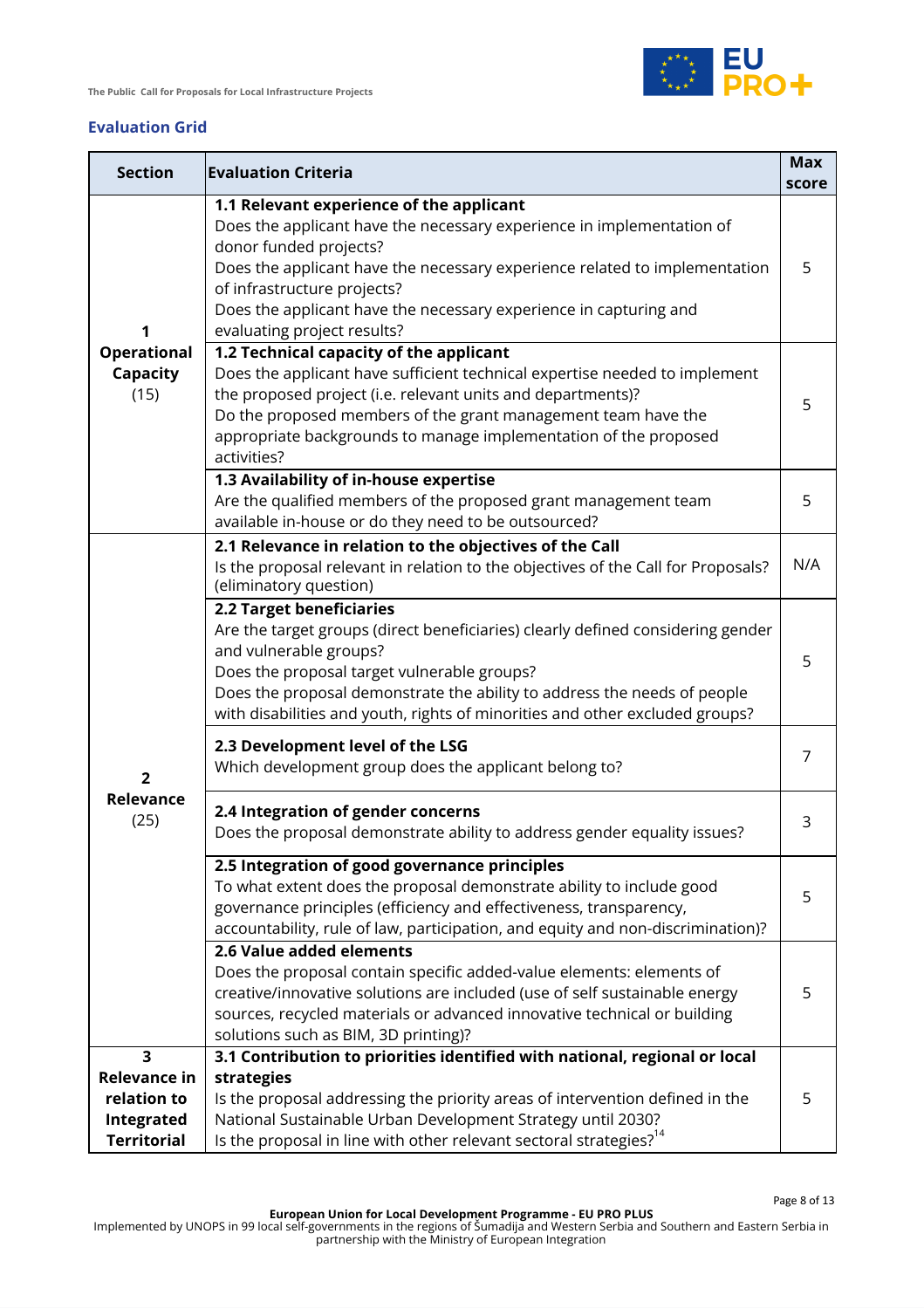

|                                                         | Is the proposal in line with regional development plans or strategies? <sup>15</sup><br>Is the Proposal in line with local development strategies and/or plans?<br>Does the proposal directly derive from territorial strategies (SUD, CLLD or<br>other)? <sup>16</sup>                                                                                                                                                                                                                                         |                |
|---------------------------------------------------------|-----------------------------------------------------------------------------------------------------------------------------------------------------------------------------------------------------------------------------------------------------------------------------------------------------------------------------------------------------------------------------------------------------------------------------------------------------------------------------------------------------------------|----------------|
| <b>Dimension</b><br>(20)                                | 3.2 Contribution to establishment of functional partnerships<br>Does the proposal include meaningful and effective partnerships?<br>Does the proposal impact beneficiaries from more than one LSG?<br>Will the proposed project contribute to establishment of partnerships among<br>different sectors?<br>Is participation of Civil Society Organisations (CSOs) foreseen with the<br>proposal?<br>In case of a multi-sectoral approach, are the roles and responsibilities of all<br>parties clearly defined? |                |
|                                                         | 3.3 Multiple funding sources are involved<br>Is the proposal part of the larger action and/or involves multiple funding<br>sources?                                                                                                                                                                                                                                                                                                                                                                             | 5              |
|                                                         | <b>4.1 Plan of activities</b><br>Is the action plan appropriate, clearly defined and feasible?<br>Is the approach appropriate?<br>Is the timeline realistic?                                                                                                                                                                                                                                                                                                                                                    | 5              |
| 4<br><b>Methodology</b>                                 | <b>4.2 Risks and Issues</b><br>Have risks and issues been identified and assessed, and mitigation measures<br>planned?                                                                                                                                                                                                                                                                                                                                                                                          | 5              |
| (15)                                                    | 4.3 Monitoring and Evaluation<br>Does the proposal identify appropriate objectively verifiable indicators for<br>the expected results of the action?<br>Does the proposal include strong rationale and evidence, especially<br>regarding expected outcomes and impact?<br>Does the proposal include an effective and efficient monitoring system?                                                                                                                                                               | 5              |
|                                                         | 5.1. Expected impact on the target group<br>Will the proposed activities have a positive impact on its target groups?<br>(eliminatory question)                                                                                                                                                                                                                                                                                                                                                                 | N/A            |
| 5                                                       | 5.2 Contribution to realisation of objectives of the Call<br>To what extent does the proposal contribute to realisation of the outcomes<br>aligned with the objectives of the Call                                                                                                                                                                                                                                                                                                                              | 2              |
| Outcomes,<br><b>Impact and</b><br><b>Sustainability</b> | 5.3 Benefits for the wider community<br>Will the proposed activities have a positive impact on a wider group of<br>beneficiaries, beyond the level of immediate users?                                                                                                                                                                                                                                                                                                                                          | 2              |
| (15)                                                    | 5.4 Potential for multiplying effects of the project<br>Does the proposal have the possibilities for replication and extension of the<br>action outcomes?                                                                                                                                                                                                                                                                                                                                                       | $\overline{2}$ |

<sup>&</sup>lt;sup>14</sup> As outlined in footnote 8

<sup>&</sup>lt;sup>15</sup> Regional Spatial Plan, Spatial Plan of Special Purpose Areas, RDP for Šumadija and Pomoravlje District, RDP for Jablanica and Pčinja District, RDP

for Nišava, Toplica and Pirot District, RDP for Braničevo and Podunavlje District, RDP for Bor and Zaječar District<br><sup>16</sup> SUD Strategies are developed for the cities of Kraljevo, Kragujevac, Niš and Užice, a number of CLLD Groups (LAGs), there are also other examples of documents developed in line with territorial mechanisms such is the Action Plan for Golia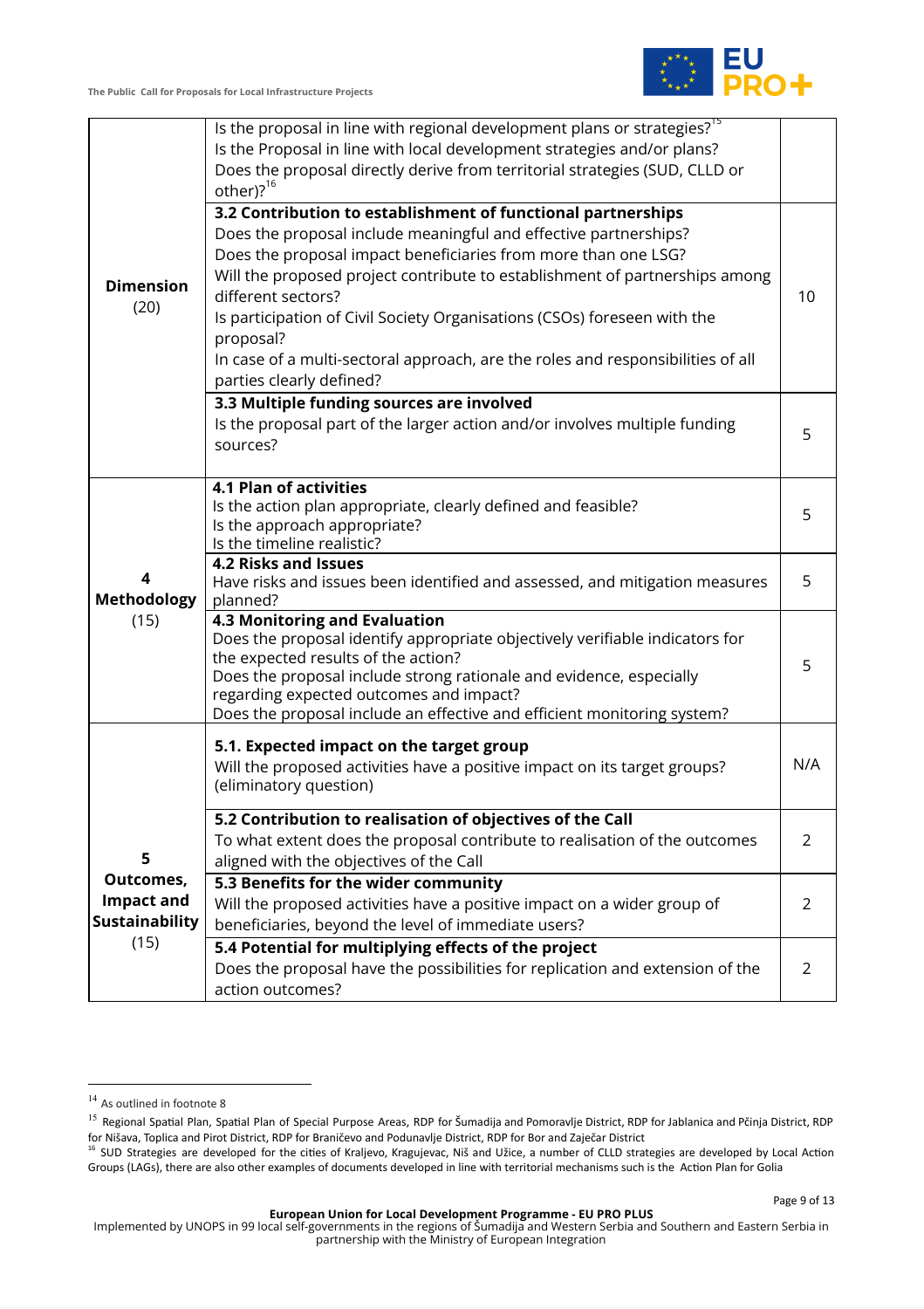

|                               | 5.5 Sustainability of results                                                   |     |  |
|-------------------------------|---------------------------------------------------------------------------------|-----|--|
|                               | Is sustainability secured after completion of the action and are necessary      | N/A |  |
|                               | measures, follow up activities, ownership by target groups and strategies       |     |  |
|                               | built into the action? (Eliminatory question)                                   |     |  |
|                               | 5.6 Economic sustainability                                                     |     |  |
|                               | Does the proposal include elements of Economic sustainability?                  |     |  |
|                               | Do the proposed activities create savings in the applicant's operational and    |     |  |
|                               | maintenance costs and, if yes, is the modality of usage of these savings        | 3   |  |
|                               | considered?                                                                     |     |  |
|                               | Are the funds needed for maintenance and usage of the project after             |     |  |
|                               | infrastructure intervention secured?                                            |     |  |
|                               | 5.7 Social sustainability                                                       |     |  |
|                               | Does the proposal include elements of Social sustainability?                    |     |  |
|                               | Which structures would allow, and how, the results of the project to continue   |     |  |
|                               | to be in place after the end of the action on the Institutional level?          | 3   |  |
|                               | Have the issues related to "ownership" of project outcomes been considered?     |     |  |
|                               | What structural impact will the project have on the Policy level - e.g. will it |     |  |
|                               | lead to improved legislation, codes of conduct, methods, etc.?                  |     |  |
|                               | 5.8 Environmental sustainability                                                |     |  |
|                               | Does the proposal include elements of Environmental sustainability?             |     |  |
|                               | What impact will the action have on the environment?                            | 3   |  |
|                               | Are the conditions put in place to avoid negative effects on natural resources  |     |  |
|                               | on which the action depends and on the broader natural environment?             |     |  |
|                               | <b>6.1 Resource planning</b>                                                    |     |  |
| 6                             | Does the proposal consider well planned resources?                              |     |  |
| <b>Budget and</b>             | Are the activities appropriately reflected in the budget?                       | 5   |  |
| cost<br>effectiveness<br>(10) | Does the proposal demonstrate that the financial resources are fully/partially  |     |  |
|                               | planned for the project?<br><b>6.2 Cost effectiveness</b>                       |     |  |
|                               |                                                                                 |     |  |
|                               | Is the ratio between the estimated costs and the expected results (number of    | 5   |  |
|                               | beneficiaries) satisfactory?<br><b>Maximum total score</b>                      | 100 |  |
|                               |                                                                                 |     |  |

Only the applications that have been given a total score of a minimum 60 points and a score of minimum 5 points in the Section Relevance in relation to the Integrated Territorial Dimension will be considered for the award.

The programme reserves the right to request clarifications related to project application before the finalization of the award process.

### 11. Application Procedure

### **Forms for submission of the Applications**

|          | Annex A: Grant Application Form (Word format)                                       |
|----------|-------------------------------------------------------------------------------------|
| Annex B: | Project Budget, including sources of funding and narrative budget (Excel<br>format) |
|          | Annex C: Logical Framework (Excel format)                                           |
|          | Annex D: Partners of the Applicant Form (Word format)                               |

Page 10 of 13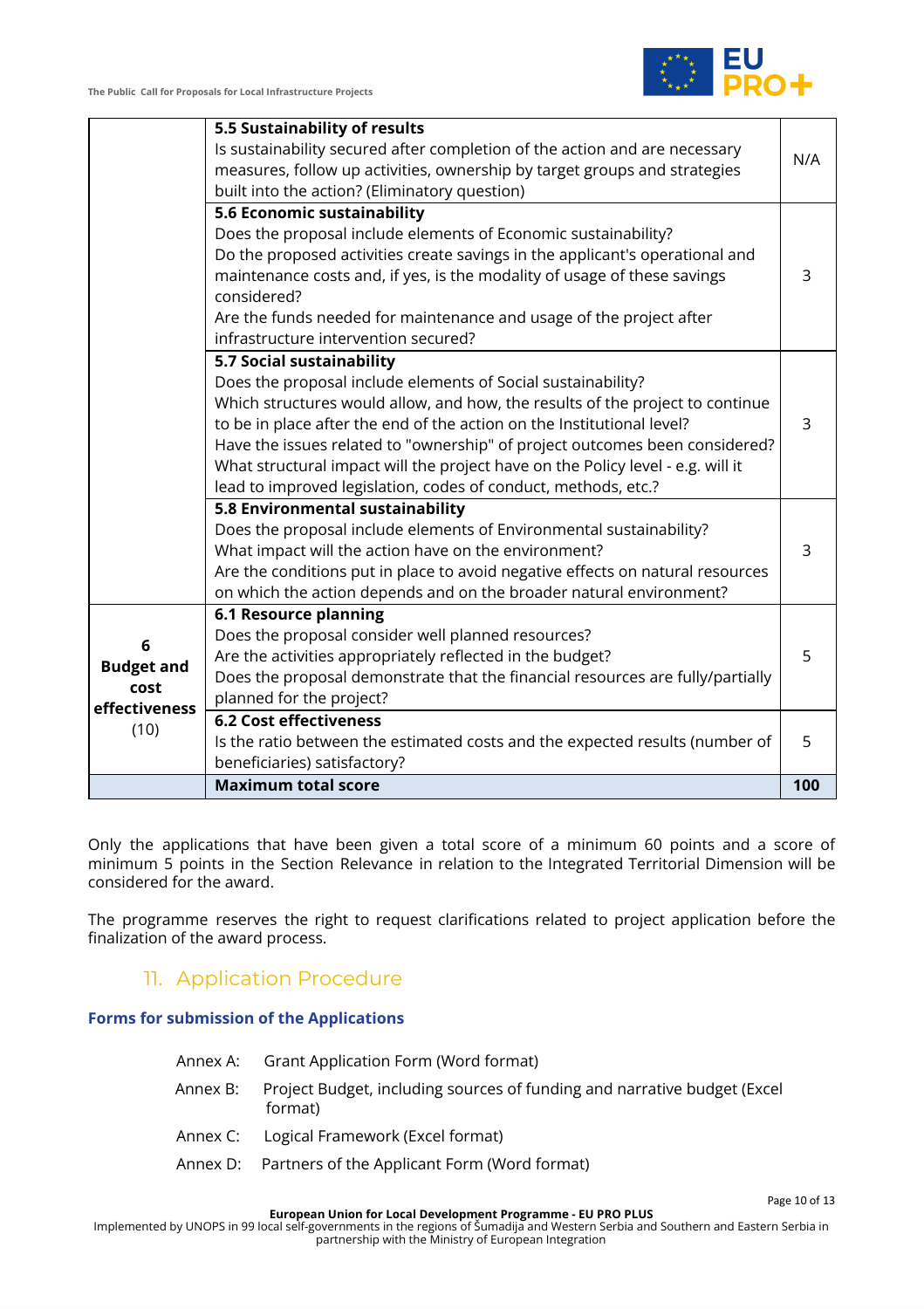

| Annex E: | Declaration by Applicant |  |  |  |  |
|----------|--------------------------|--|--|--|--|
|          |                          |  |  |  |  |

Annex F: Statement of Co-funding (Word format)

### **Important documents for information**

- Annex G: The list of mandatory support documentations for submission
- Annex H: UNOPS Grant Support Agreement Template (not to be filled)
- Annex I: List of Eligible LSGs (Word format)

### **Instructions for submission of the Applications**

The application together with related Annexes A, B, C, D, E and F and the list of mandatory support documentation for Submission (to be found in Annex G), must be submitted in the following manner:

- Applications must be submitted exclusively via online application form at <https://www.euproplus.org.rs/>
- Applications sent by any other means (e.g. by fax or by post or by hand delivery) or delivered to emails will be rejected. Hand-written applications will not be accepted.
- All fields in the application form must be filled in before submitting the applications
- Exclusively via online form application documents should be uploaded in PDF format (signed, stamped and scanned) and in original editable format (i.e. Excel, Word). Signed, stamped and scanned versions must contain exactly the same application documents as the electronic versions in original editable format.
- The applicant must submit application forms in the English language.
- The total size of the application documents should not exceed 100 MB.
- Automatic notification of the delivery to the entered contact email address of the applicant would follow upon successful submission of the application form.
- The deadline for the submission of applications is **24:00 (CET) on 31 January 2022**. Any application submitted after the deadline will be rejected.
- Applications must be received before **24:00 (CET)** on the closing date of the Call for Proposal. Applicants are kindly advised to submit the application timely, as late deliveries due to slow internet connection or other network/hardware/software related problems may lead to disqualification of the application. Only applications received by UNOPS server before the deadline would be accepted.
- Requests for clarification should be submitted via on-line form at <https://www.euproplus.org.rs/> **by 15 January 2022**, the latest. UNOPS reserves the right to request the original versions of submitted documents from applicants where/when original documentation is required by the Evaluation Team.

### **Submission of supporting documents**

The Applicants will supply the following documents in order to allow the Programme to verify the eligibility of the applicant, (if any) of the co-applicant(s)

Proof of funds available for project financial contribution (budget line for project activities, contingencies or similar)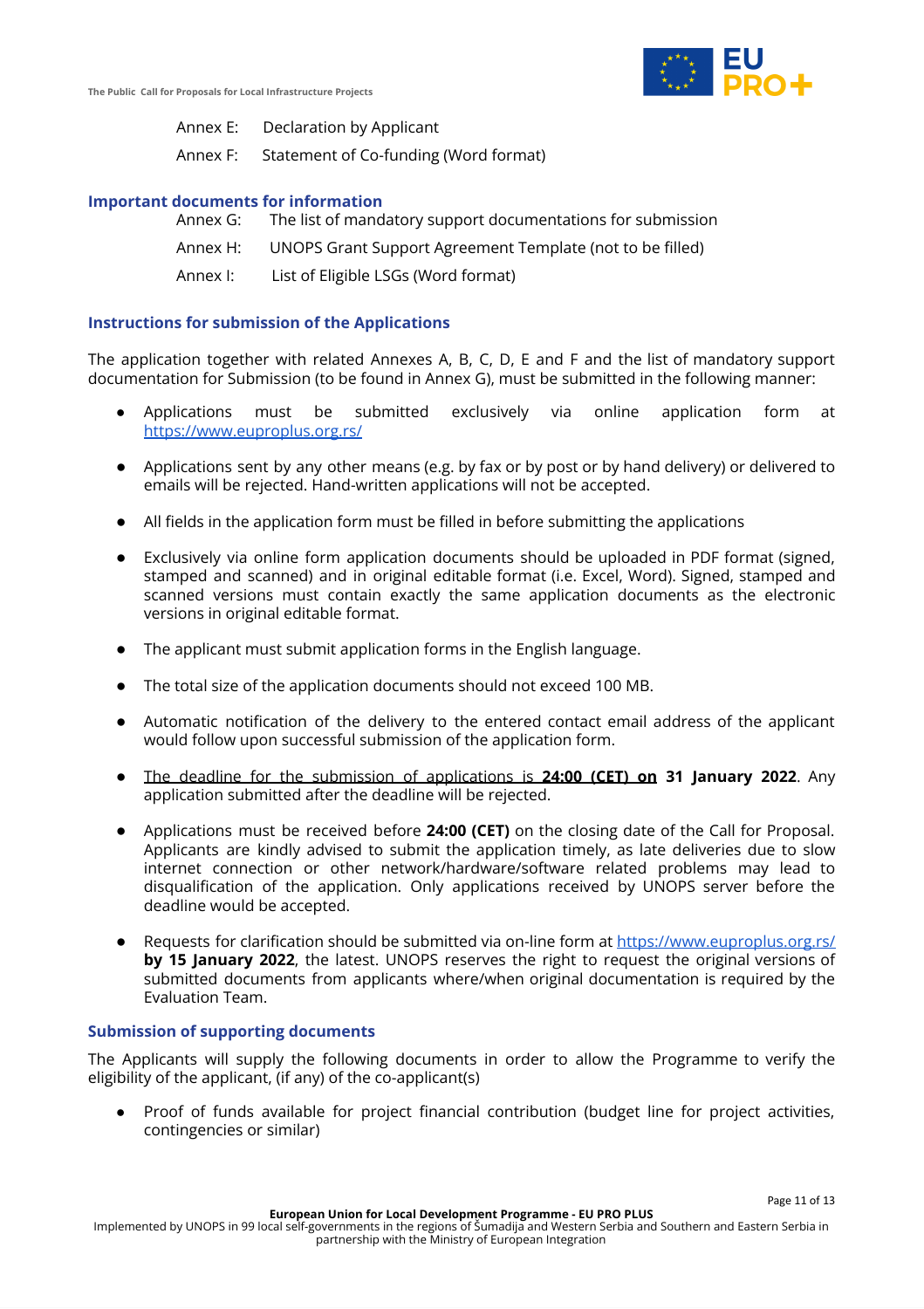

- Building Permit issued as per Planning and Building Law of Republic of Serbia, Article 135, or Approval for construction works where applicable as per Article 145, issued by relevant Authority (Municipality or the Ministry of Infrastructure for the projects that fall under the Article 133 - Planning and Building Law of Republic of Serbia), with following mandatory elements:
- Technical Documentation applicable to the relevant permit
- Proof of ownership for the Location (all relevant sheets for all parcels from the Cadastre Registry) with the situational design layout drawn on the Cadastral Topographic Plan (KTP)
- In a case of the inter-municipal project, all pertaining documentation, such as relevant participants' decisions, agreements or contracts, financial documents and/or any other documentation deemed essential for the Programme to verify the validity of the application for a project.
- City/Municipal Decision on Grant Implementation Team
- Act of employment/MA form/Contract for members of the Grant Management Team
- Biographies of the Grant Management Team members, with at least 5 years of relevant experience, justified with a list of implemented projects in the respected area of expertise (public procurement/engineer/energy efficiency)
- Donor agreements, in support of the list of donor-implemented projects.

NOTE: ALL supporting documents must be submitted together with the Application.

### 12. Monitoring, Reporting and Evaluation

The grantees must monitor their own projects and make relevant records, including documents, photos and other materials. The grantee will be expected to submit progress and final reports on the carried out activities and achieved results.

The EU PRO Plus Programme will monitor implementation of the projects. The grantee can be audited at any time during the project implementation and subsequent actions may be taken according to the assessment's findings.

## 13. Indicative Timeframe

The Call is open until the expenditure of available funds. The first cut off date is 31 January 2022. The following cut-off dates will be set on a quarterly basis.

| <b>Activity</b>                                           | <b>Provisional dates</b> |
|-----------------------------------------------------------|--------------------------|
| Publishing the Call for Proposals                         | 3 December 2021          |
| Implementation of the Info Sessions for the Call          | December 2021            |
| Deadline for requesting clarifications from the Programme | 15 January 2022          |
| Deadline for Submission of the Project Proposals          | 31 January 2022          |
| Information on the Evaluation Results <sup>17</sup>       | March 2022               |
| Signing of Agreement                                      | March 2022               |

<sup>&</sup>lt;sup>17</sup> The applicants will be informed in writing of the Programme's decision concerning their application and, if rejected, the reasons for the negative decision

Implemented by UNOPS in 99 local self-governments in the regions of Šumadija and Western Serbia and Southern and Eastern Serbia in partnership with the Ministry of European Integration